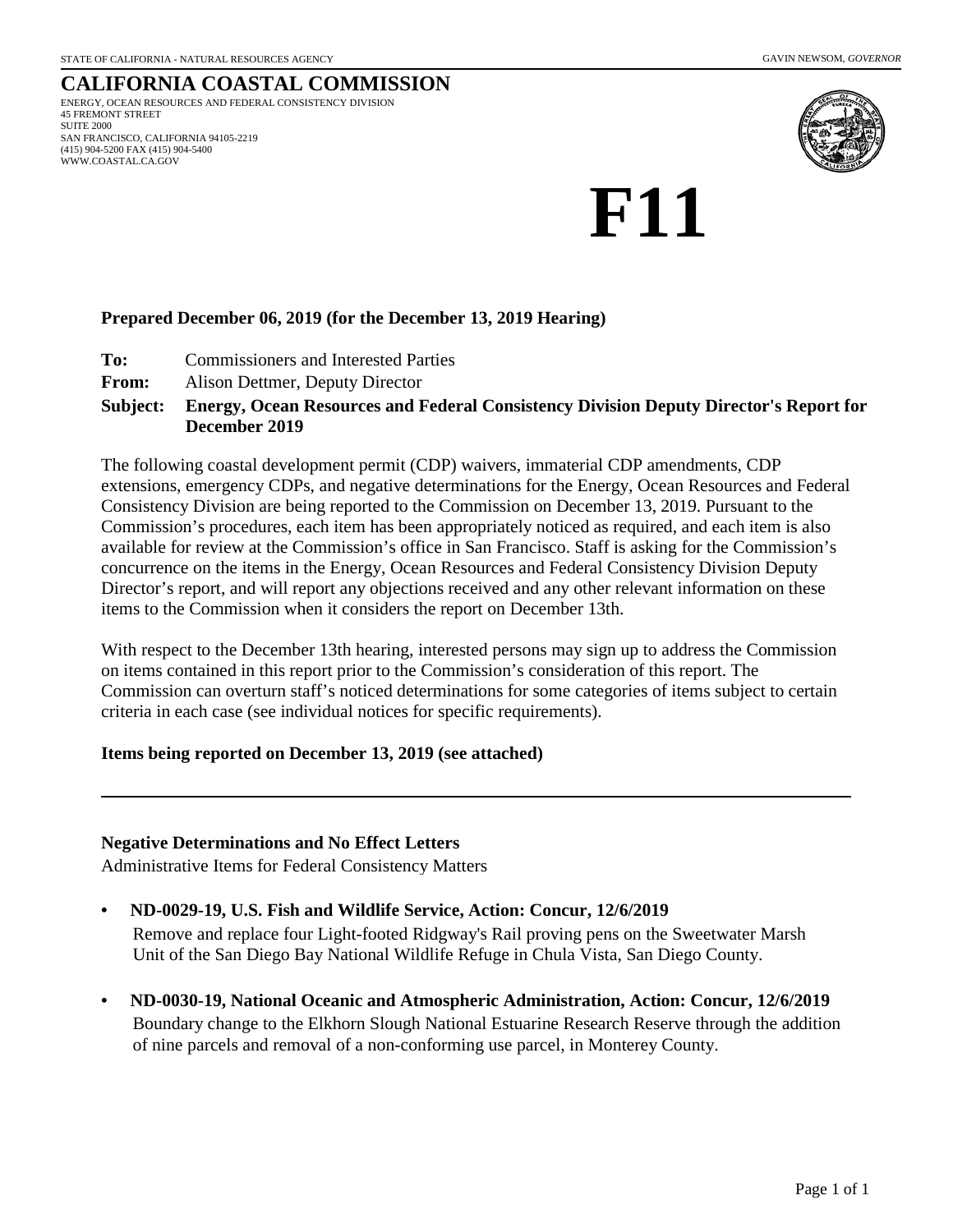#### **CALIFORNIA COASTAL COMMISSION**

45 FREMONT STREET, SUITE 2000 SAN FRANCISCO, CA 94105-2219 VOICE (415) 904-5200  $FAX (415) 904 - 5400$ TDD (415) 597-5885 WWW.COASTAL.CA.GOV



December 6, 2019

AndrewYuen Project Leader U.S. Fish and Wildlife Service San Diego National Wildlife Refuge Complex ATT: Victoria Touchstone 1080 Gunpowder Point Drive Chula Vista, CA 91910

Subject: Negative Determination ND-0029-19 (Light-footed Ridgway's Rail Proving Pens Replacement Project, Sweetwater Marsh Unit, San Diego Bay NWR, San Diego Co.)

Dear Mr. Yuen:

The Coastal Commission staff has reviewed the above-referenced negative determination. The U.S. Fish and Wildlife Service proposes to remove and replace in the same general footprint four proving pens used in the captive breeding program for the federally endangered light-footed Ridgway's rail. The pens are located on the Gunpowder Point portion of the Sweetwater Marsh Unit of the San Diego Bay National Wildlife Refuge. Rail chicks are raised at the nearby Living Coast Discovery Center, Sea World, and San Diego Zoo Safari Park until they reach the age of 60 days, after which they are transferred to the proving pens. In the pens young rails assimilate to more natural conditions and learn to hunt for food and hide from predators in a safe environment before their release into the wild. The ten-year-old proving pens have deteriorated and require replacement to ensure the safety of the young rails.

The project includes removing the four existing pens and constructing four new pens in the same alignment, with each pen measuring 50 feet long by 25 feet wide by 8 feet high, with 12 feet of open area separating each pen. The sides and tops of the pens will consist of l-inch by l-inch welded wire mesh coated fencing; side fencing will be installed 18 inches below ground to deter animals from gaining access to the pens by digging under the fence. Gates will be installed at both ends of each pen. Construction will occur between October 15 and May 1, which is outside of bird nesting season and after the last cohort of rails is released to the wild.

The Service does not anticipate any adverse effects to cultural resources due to the limited amount of ground disturbance required to replace the proving pens and the previously disturbed nature of the 0.14-acre project site, which was graded prior to the establishment of the National Wildlife Refuge for construction of the Chula Vista Nature Center (now the Living Coast Discovery Center). However, in the event that cultural resources are discovered during project construction, the Service states that ground disturbing activity in the vicinity of the discovery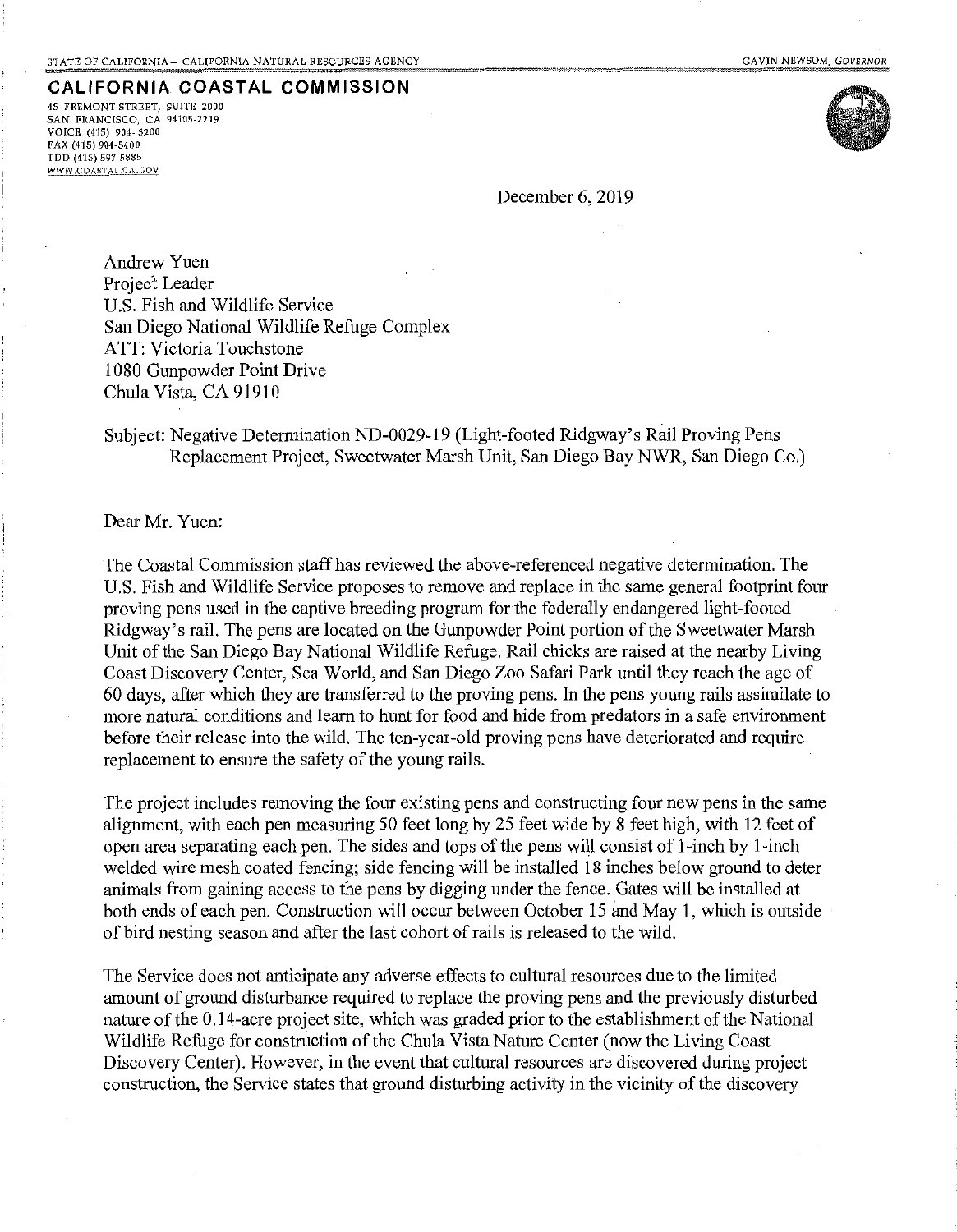will be halted and the Service's Regional Archaeologist will be notified immediately in order to determine the next steps to protect cultural resources in the project area.

The Commission staff **agrees** with your conclusion that the proposed light-footed Ridgway's rail proving pen replacement project will not adversely affect coastal resources. We therefore **concur**  with your negative determination made pursuant to 15 CFR §930.35 of the NOAA implementing regulations. Please contact Larry Simon at ( 415) 904-5288 should you have any questions regarding this matter.

Sincerely, WORTH

Executive Director

cc: CCC- San Diego Coast District